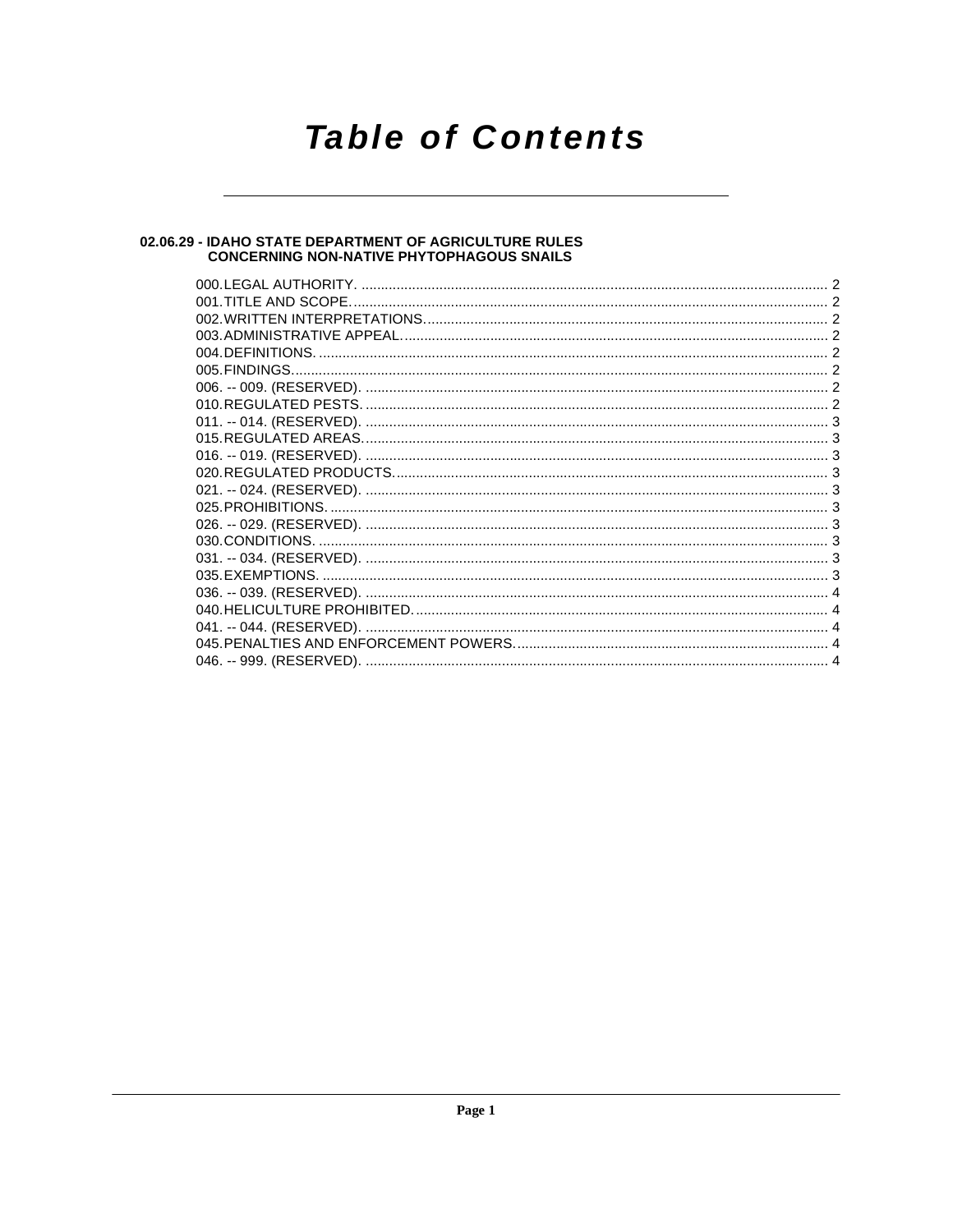#### **IDAPA 02 TITLE 06 Chapter 29**

#### **02.06.29 - IDAHO STATE DEPARTMENT OF AGRICULTURE RULES CONCERNING NON-NATIVE PHYTOPHAGOUS SNAILS**

#### <span id="page-1-1"></span><span id="page-1-0"></span>**000. LEGAL AUTHORITY.**

This chapter is adopted under the legal authority of Title 22, Chapters 19 and 20, Idaho Code. (3-19-99)

#### <span id="page-1-2"></span>**001. TITLE AND SCOPE.**

**01. Title**. The title of this chapter is the "Idaho State Department of Agriculture Rules Concerning ive Phytophagous Snails". (3-19-99) Non-Native Phytophagous Snails".

**02. Scope**. This chapter has the following scope: This rule establishes definitions, restricts the shipment of regulated pests and products into the state of Idaho, establishes procedures for the importation of regulated products and regulated pests, and specifies provisions for the disposition of infested products and pests. The official citation of this chapter is IDAPA 02.06.29, et seq. For example, this citation for this section is IDAPA 02.06.29.001.02.

#### <span id="page-1-3"></span>**002. WRITTEN INTERPRETATIONS.**

There are no written interpretations of these rules. (3-19-99)

#### <span id="page-1-4"></span>**003. ADMINISTRATIVE APPEAL.**

There is no provision for administrative appeal before the Idaho State Department of Agriculture under this chapter. Hearing and appeal rights are set forth in Title 67, Chapter 52, Idaho Code. (3-19-99)

#### <span id="page-1-9"></span><span id="page-1-5"></span>**004. DEFINITIONS.**

The Idaho State Department of Agriculture adopts the definitions set forth in Title 22, Chapter 20, Idaho Code.

#### <span id="page-1-10"></span><span id="page-1-6"></span>**005. FINDINGS.**

The implementation of IDAPA 02.06.29, "Idaho State Department of Agriculture Rules Concerning Non-Native Phytophagous Snails," will place a quarantine on the introduction and/or distribution of live, non-native, plantfeeding snails and their host material into the state of Idaho. Non-native, plant-feeding snails pose a threat to the Idaho horticultural and agricultural crops. The Department finds it necessary to make this rule effective immediately. (3-19-99)

#### <span id="page-1-7"></span>**006. -- 009. (RESERVED).**

#### <span id="page-1-11"></span><span id="page-1-8"></span>**010. REGULATED PESTS.**

**01. Snails**. Any snail that feeds on plants and does not occur naturally in Idaho, including, but not limited to the following: (3-19-99)

- <span id="page-1-12"></span>a. The brown garden snail, Cryptomphalus (Helix) aspersa; (3-19-99)
- b. The green or burrowing snail, Cantareus (Helix) apertus; (3-19-99) (3-19-99)
- c. The pulmonate snail, Helix pomatia; (3-19-99)
- d. The white garden snail, Theba pisana; (3-19-99)
- e. The giant African snail, Achatha fulica; (3-19-99)
- f. The lactea snail, Otala lactea; and (3-19-99)

(3-19-99)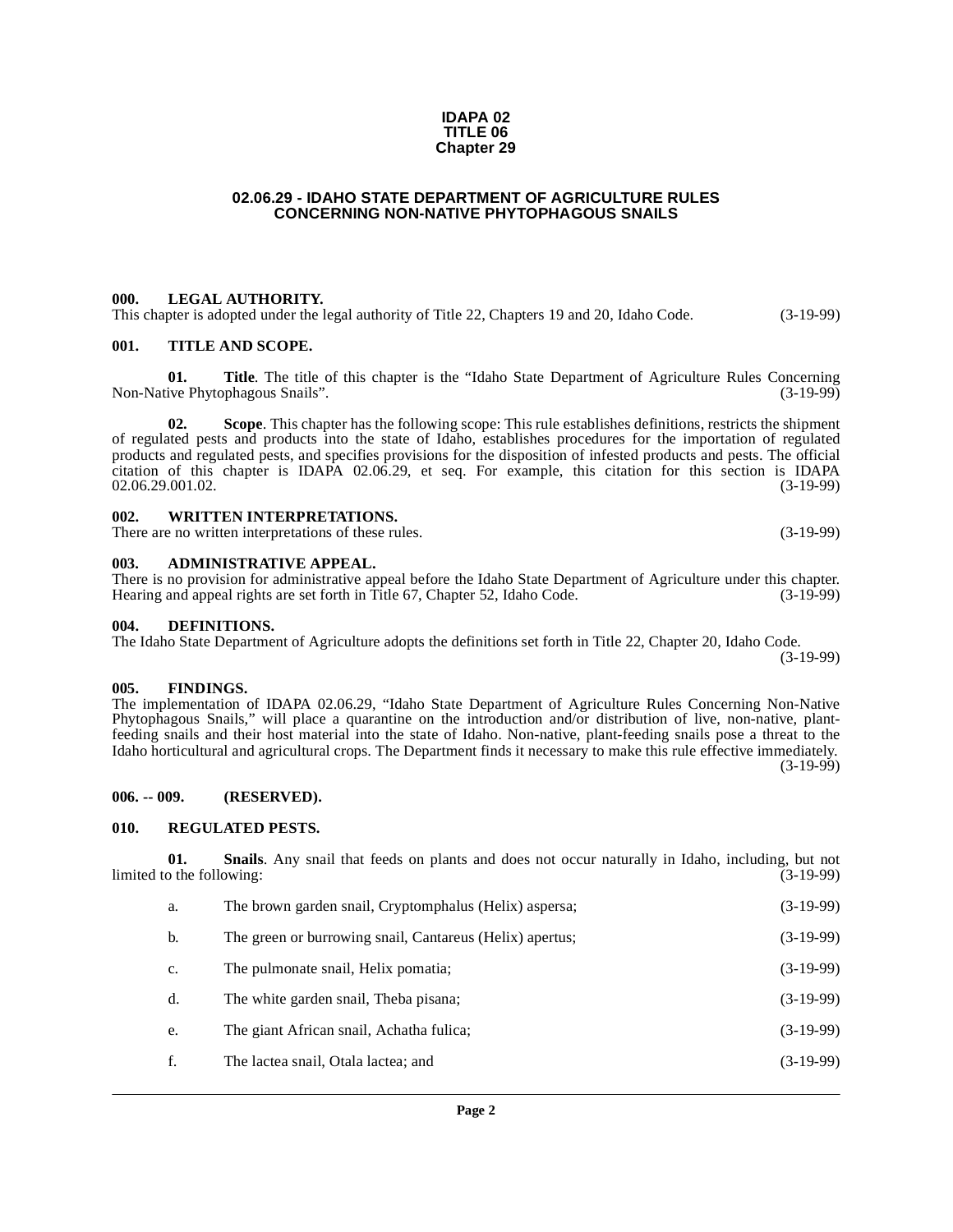- g. Any other species which may be declared by the Director to be a threat to Idaho agricultural crops. (3-19-99)
- <span id="page-2-17"></span><span id="page-2-13"></span>**02. Native Idaho Species**. Native Idaho species are not included. (3-19-99)

#### <span id="page-2-0"></span>**011. -- 014. (RESERVED).**

#### <span id="page-2-1"></span>**015. REGULATED AREAS.**

The entire states of Arizona, California, Louisiana, New Mexico, Texas, Utah, and Washington, and any area in any state in which non-native plant-feeding snails are known to exist, including snail rearing facilities in otherwise<br>uninfested areas. (3-19-99) uninfested areas.

#### <span id="page-2-2"></span>**016. -- 019. (RESERVED).**

#### <span id="page-2-18"></span><span id="page-2-3"></span>**020. REGULATED PRODUCTS.**

Grass sod and all plants, nursery stock or florist stock with roots in soil are hereby declared to be hosts or possible carriers of the regulated pest and are prohibited entry into the state of Idaho whether directly, indirectly, diverted, or reconsigned, unless there is compliance with Section 030 or exemption under Sections 030 and 035 of this rule. (3-19-99)

<span id="page-2-4"></span>**021. -- 024. (RESERVED).**

#### <span id="page-2-16"></span><span id="page-2-5"></span>**025. PROHIBITIONS.**

All regulated pests and regulated products are prohibited entry into the state of Idaho. (3-19-99)

#### <span id="page-2-6"></span>**026. -- 029. (RESERVED).**

#### <span id="page-2-10"></span><span id="page-2-7"></span>**030. CONDITIONS.**

<span id="page-2-19"></span>**01. Regulated Products**. Regulated products from regulated areas may be permitted entry into Idaho only when such regulated products are accompanied by a certificate of quarantine compliance issued by an authorized official from the state of origin which certifies that the regulated product has been determined by official inspection immediately prior to shipment to be free of all life stages of regulated pests or that such regulated products originated from an area determined by official inspection to be free from regulated pests. The original certification document shall be forwarded to the Idaho State Department of Agriculture, Division of Plant Industries, P.O. Box 790, Boise, Idaho 83701-0790, immediately by first class mail or by facsimile transmission to (208) 334-2283. Each lot or shipment of the regulated product shall be accompanied by a copy of the above described certification document. The Idaho receiver to whom the regulated products are shipped shall notify the Department immediately upon receipt of such regulated products and shall hold the same until they are released by the Department. (3-19-99) such regulated products and shall hold the same until they are released by the Department.

<span id="page-2-12"></span>**02. Movement Of Regulated Products**. Certified and noncertified regulated products shall not be shipped together in the same transporting vehicle, and any such mixing of certified and noncertified regulated products shall nullify certification and result in the rejection of the entire shipment of regulated products. Upon inspection and determination by the Department that the transporting vehicle or any properly certified regulated products are infested with any life stage of a regulated pest, such shipment shall be found in violation of this rule.

(3-19-99)

#### <span id="page-2-8"></span>**031. -- 034. (RESERVED).**

#### <span id="page-2-11"></span><span id="page-2-9"></span>**035. EXEMPTIONS.**

**01. Plant Material**. Cut greens, cut flowers, and soil-free plants, including bare root plants, plant crowns, roots for propagation, bulbs, corms, tubers, and rhizomes of plants, found upon inspection not to obscure or be infested with any life stage of regulated pests are exempt from this rule.

<span id="page-2-15"></span><span id="page-2-14"></span>**02. Permits**. Upon request, and upon investigation and finding that unusual circumstances exist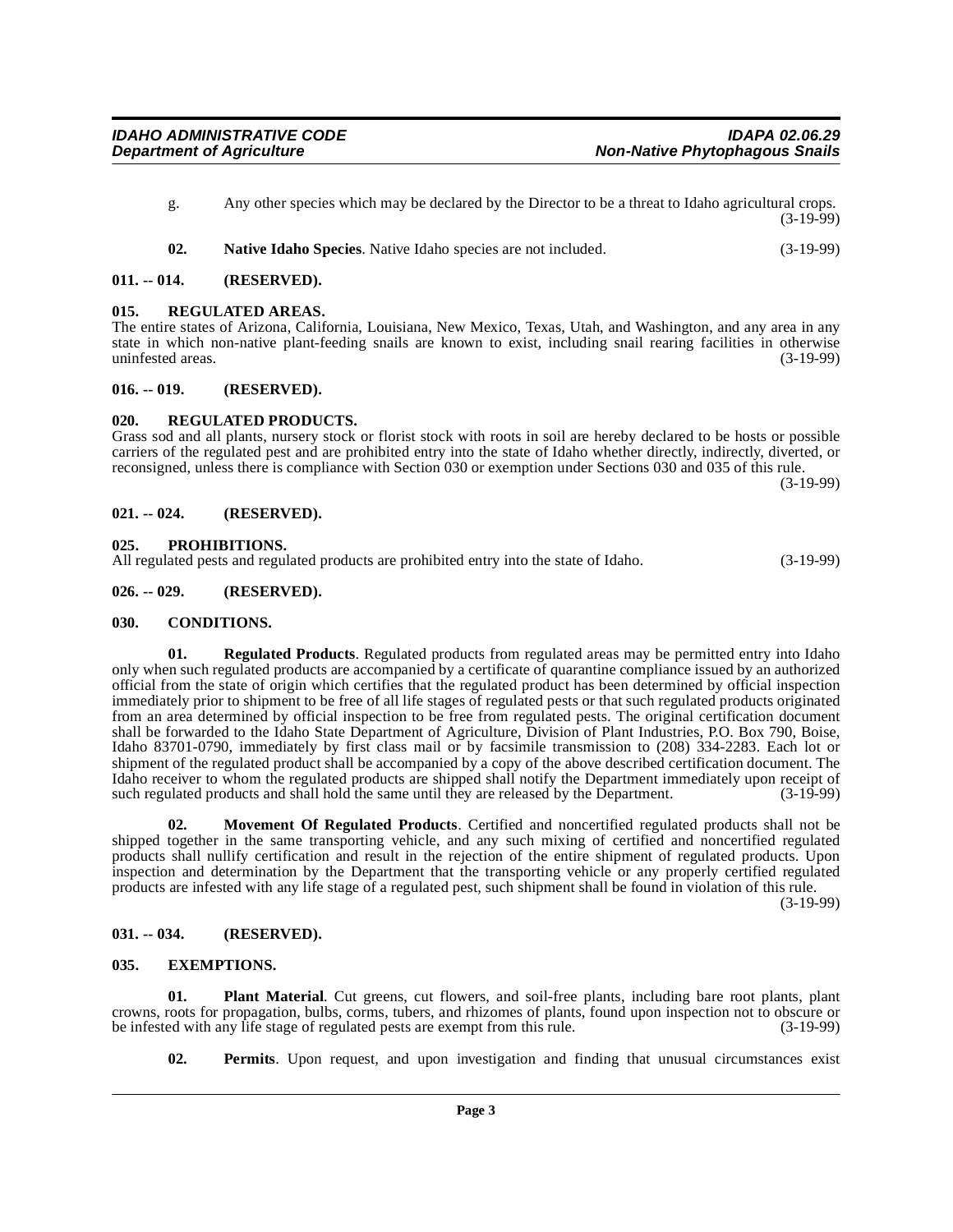justifying such action, the Department may issue a permit allowing entry into Idaho of covered regulated products without meeting the requirements of Section 030 of this rule. However, all conditions specified in the permit shall be met before such permit will be recognized. (3-19-99) met before such permit will be recognized.

#### <span id="page-3-0"></span>**036. -- 039. (RESERVED).**

#### <span id="page-3-7"></span><span id="page-3-1"></span>**040. HELICULTURE PROHIBITED.**

Raising, maintaining, selling, shipping, and holding live non-native phytophagous snails within the state of Idaho is prohibited. (3-19-99) prohibited. (3-19-99)

#### <span id="page-3-2"></span>**041. -- 044. (RESERVED).**

#### <span id="page-3-8"></span><span id="page-3-3"></span>**045. PENALTIES AND ENFORCEMENT POWERS.**

<span id="page-3-6"></span>**01. Enforcement**. All designated agents of the Department are empowered to carry out the provisions of this rule. (3-19-99) of this rule.  $(3-19-99)$ 

<span id="page-3-9"></span>**02. Penalty**. Any person violating the provisions of the rule may be subject to the penalty provisions of Title 22, Chapters 19 and 20, Idaho Code. (3-19-99)

<span id="page-3-5"></span>**03. Disposition Of Regulated Products And Regulated Pests In Violation Of This Rule**. All regulated products and regulated pests found to be in violation of this rule shall be immediately returned to the point of origin by the Idaho receiver, or, at the receiver's option, be destroyed under the supervision of a representative of the Department, without expense to or indemnity paid by the Department. (3-19-99) the Department, without expense to or indemnity paid by the Department.

#### <span id="page-3-4"></span>**046. -- 999. (RESERVED).**